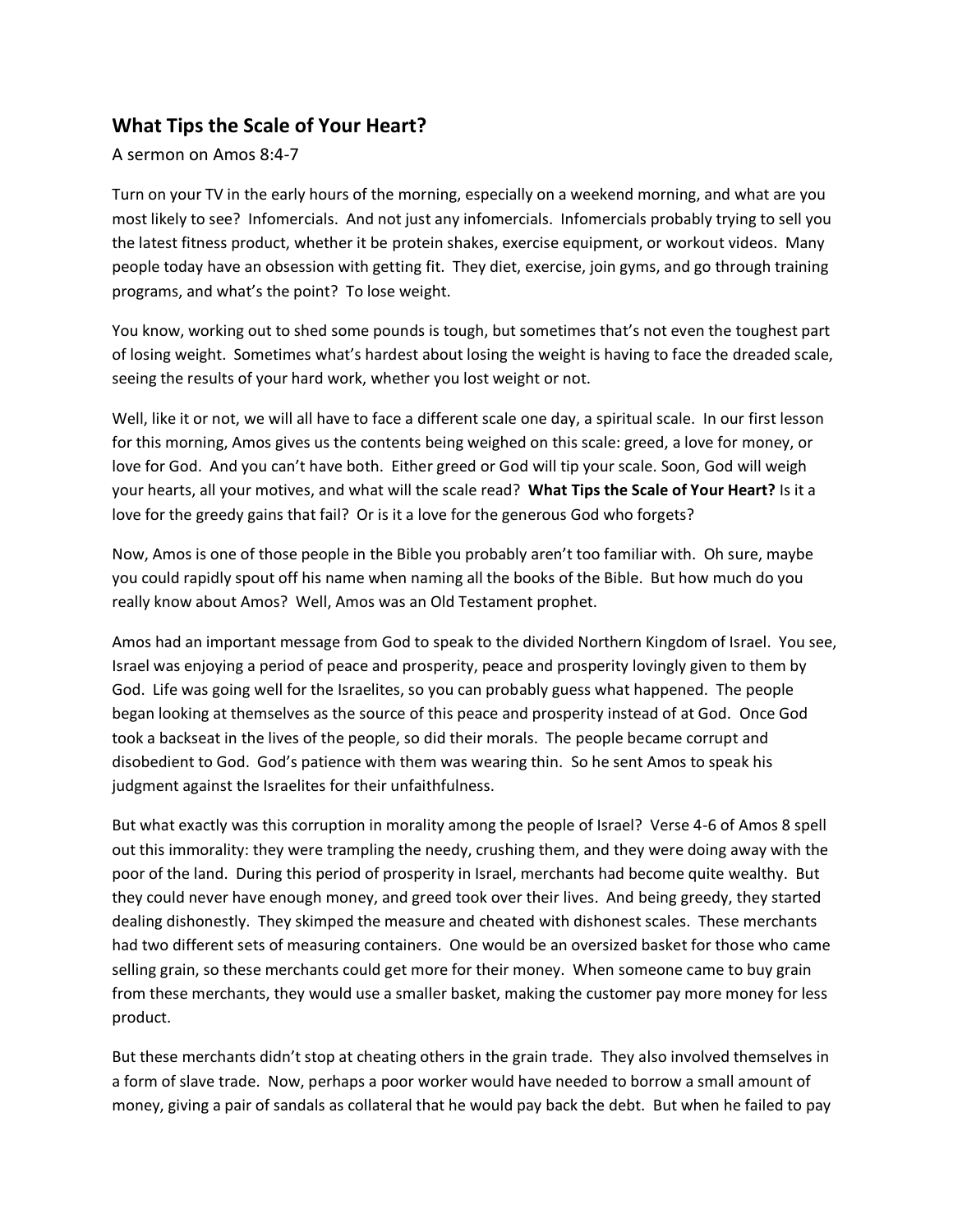back the loan, the merchant would sell him as a slave, over a PAIR OF SANDALS! The merchants had no regard for God's command, "Do NOT be hardhearted or tightfisted toward your poor brother. Rather be openhanded and freely lend him whatever he needs."

This love for greedy gains of money completely tipped the scales of the hearts of the Israelites. They had no room left for God. Even during religious festivals, like the New Moon festival and the Sabbath, days on which the markets could not be open, all the merchants could think about was how they were going to make their next dollar. These people didn't give God the honor and love he deserved. No, these corrupt merchants worshiped God in vain. Their hearts weren't in it. Money was their new god, their idol.

John Rockefeller, founder of Standard Oil company and one of the richest men of the early 1900s was once asked, "How much money is enough money?" His reply? "Just a little more." Just a little more. I imagine that was the motto of the corrupt Israelite merchants Amos preached against. "Just a little more." These people were not happy with what they had but were always wanting a little more, no matter how dishonest they had to be. A love for money had become number one in their lives, and a lust for wealth had consumed their hearts. They had become wealthy—but they had also become the objects of God's anger. Listen to what God thought of their greed: **"The LORD has sworn by the Pride of Jacob: 'I will never forget anything they have done.'**

The Lord was not going to sit idly by as these Israelite merchants were stepping all over the poor, as the rich kept getting richer through dishonest dealings. More importantly, God would not tolerate their sinful idolatry any longer: "I will NEVER forget anything they have done." These people had not only trampled the needy. By their greed and idolatry and unfaithfulness, they had really trampled God. They would pay for their sinful acts. God would not let their disobedience go unpunished. God would NEVER EVER forget their acts of defiance. Because of their unwillingness to repent, God was going to destroy them and send them to a place where he would leave them and forget about them for all eternity, hell. Their love failed because God vowed to not FORGET their love for greedy gain.

In Matthew 25, Jesus reiterates God won't forget about unfaithfulness, especially on the Last Day: "Then he will say to those on his left, 'Depart from me, you who are cursed, into the eternal fire prepared for the devil and his angels. For I was hungry and you gave me nothing to eat, I was thirsty and you gave me nothing to drink, I was a stranger and you did not invite me in, I needed clothes and you did not clothe me, I was sick and in prison and you did not look after me…I tell you the truth, whatever you did not do for one of the least of these, you did not do for me.' Then they will go away to eternal punishment."

We have here two pretty strong and serious warnings from Jesus and Amos. God does not forget.If we love greedy gain and allow it to tip the scales of our heart like the Israelites, we will also fail before God's judgment throne. So where is your heart at? What does the scale of your heart read? Now, you may be thinking, "Me?!? Of course God has the top spot in my heart." But then you start picking up overtime hours at work, so many hours you can't find time to go to church anymore. "Well, I need a job. I have to pay the bills and take care of my family. Surely God understands if I miss church so I can work."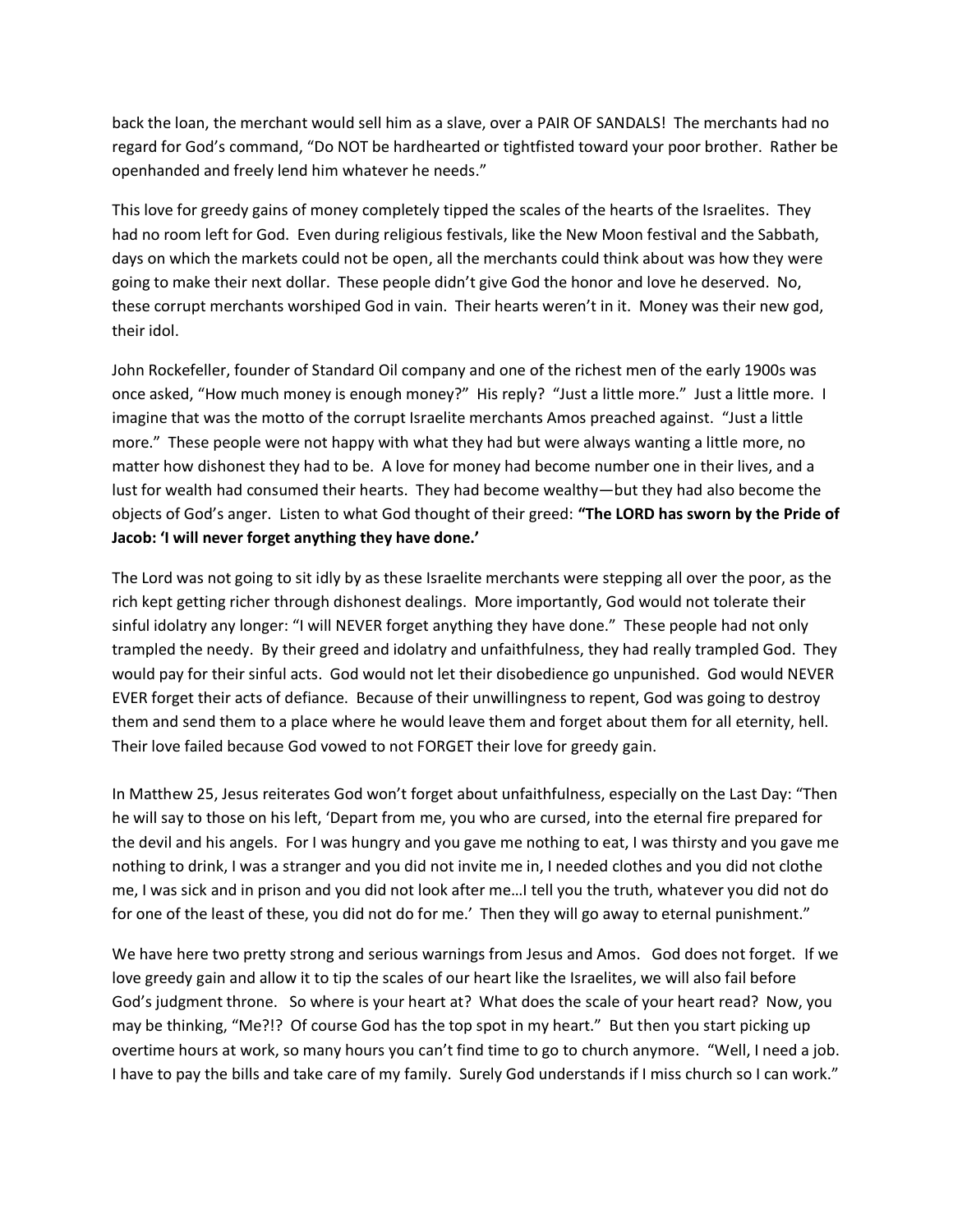Or…the collection plate comes along, and you grab whatever change is in your pocket and just toss it in, as if God were only an afterthought, not worth your best, your first-fruits.

Your greed makes money your idol, your god. Too often, we let a love for the greedy gains of this life take over. Sure, we may enjoy these gains in this life. But in the long run, in our eternity, those greedy gains will only fail. And failure in eternity means life in hell. A life full of love for greedy gains will not go unnoticed by God and, ultimately, will not go unpunished. God will say the same thing to us that he said to Israel: **I will not forget**!

God did not want us to fail; he wanted us to be his own. You see, you and I aren't the only ones who are greedy. God is greedy as well. He's greedy for our souls. He wants all people, every single one of us, to be with him in heaven. So God did what no idol, what no amount of money could do. He saved us. Even when we were slaves to sin, doomed to hell, God never forgot about us. He redeemed us. He bought us back. And the price? His one and only beloved Son, Jesus, whom he willingly sent to earth to pay for all our failures, to repay our massive debt of sin.

Jesus repaid our debt by living a perfect life. He never gave in to the temptation of greed, the temptation to let anything become more important than his Father. Jesus repaid our debt by dying on the cross. He purchased and won us from death and from the power of the devil, not with gold or silver, but with the payment of his holy, precious blood, a blood which completely covered over all our sins and washed our guilt away. And Jesus repaid our debt by rising from the grave. His death wasn't a failure. No, Jesus rose to show his almighty power over death. Jesus rose to show us one day we will ultimately rise up to live with him in heaven forever.

What tipped the scale of Jesus' heart? Not a lust for the greedy gains for worldly wealth which will always fail. It was a perfect love for us, who were worthless because of our sins but priceless in the eyes of God. Jesus' work on the cross has led God to forget our sins. God says, "I will forgive their wickedness and will remember their sins no more." God generously forgives and forgets. God doesn't keep a record of our wrongs. When Jesus wiped away our sins, they were paid for in full, never to be remembered by God again. What a comfort to know our generous God has lovingly forgotten all our sins!

Yes, out of his immense love and greed for our souls, Jesus lived, died, and rose. And now, he wants us to be greedy, not greedy for worldly gains, but greedy for our generous God, our gracious God. Because of Jesus' work and with God's help, you can let love for your generous God tip the scale of your heart. You show love for your generous God when you give God the top place of honor in your hearts and in your lives. You show love for your generous God when you keep his Word as a priority in your lives, studying it, learning from it, living it. You show love for your generous God when you obey his commands and shun the temptations of the world. You show love for your generous God when you faithfully carry out his mission, spreading the good news of his Son with the world.

Your final weigh-in is fast approaching. You can't avoid the scale. So what will tip the scale of your heart? Because of the great love God has shown us, sending his Son to pay for all our sins, it won't be love for the greedy gains that will always fail. No, it will be a joyful love for our generous God whose